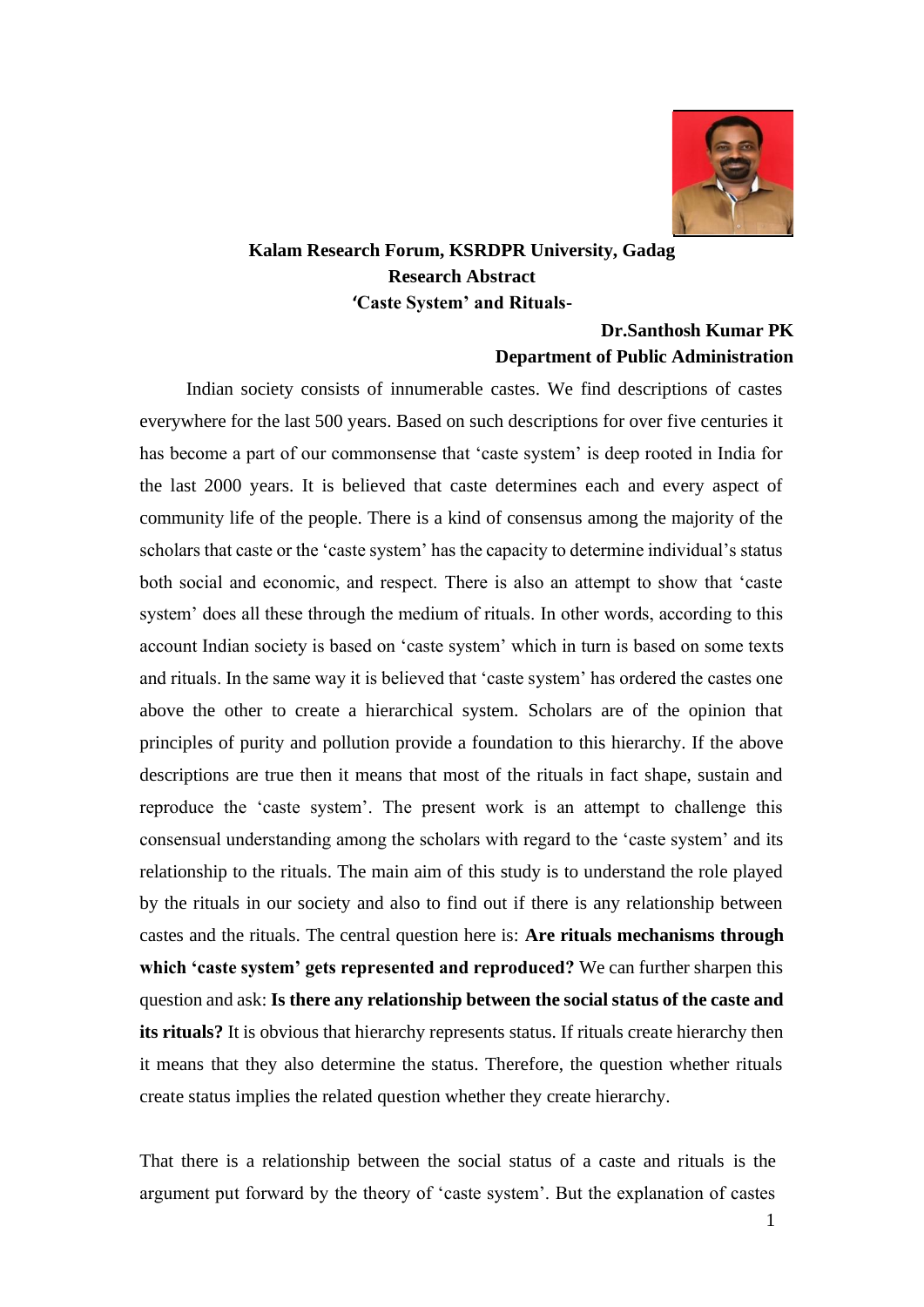and rituals that this theory provides lacks clarity. For example, invoking the concept of sanskritisation it is said that the lower castes imitate the rituals of the upper castes to gain higher status in the society. As opposed to this explanation we have the concept of 'counter culture' which argues that lower castes construct their own status as a protest against upper castes. Such descriptions accomplish nothing except putting forward a circular argument regarding rituals and castes. Therefore the present study would like to take a different route assuming that there may not be any relationship between rituals and castes, with a hope that it may provide a better explanation of the role of the rituals and its relation to castes than the present ones.

This study raises the question: If rituals create social status of any caste or community at different levels and attempts to find answer to the same. Since what is proposed here is merely a hypothesis it will be put to test and this study is open to the possibility of this hypothesis being proved false.

The study begins with the analysis of the studies on 'caste system'. In analyzing the description that 'caste system' constitutes the Indian social structure and that rituals reproduce caste system we have to ask certain basic questions like, what is 'caste system'? And, does caste system define our social structure? Once we get proper answer to this question then one can go further and find out whether rituals reproduce caste system or not? Caste system means different castes finding their existence within a system. The 'facts' about caste system described as its characteristics, together or separately give shape to caste system.

People belonging to a particular caste do not have the same occupation. In the same way it is not possible to show that communities engaged in different occupations do so on the basis of caste. The facts do not corroborate with the understanding that castes are based on occupation. Further, the new theories that criticize theories of caste system also fail in providing any clarity to the description of caste. Quigley, for example, puts forward an alternative argument with the concept of dominant caste to the theory of caste system developed by Louis Dumont and his followers. But he does not clearly (not even vaguely) say how dominant castes control the daily affairs of other castes. When there is no clarity as to what constitutes caste system it follows that descriptions of rituals within the same framework are bound to be equally unclear. Therefore, it is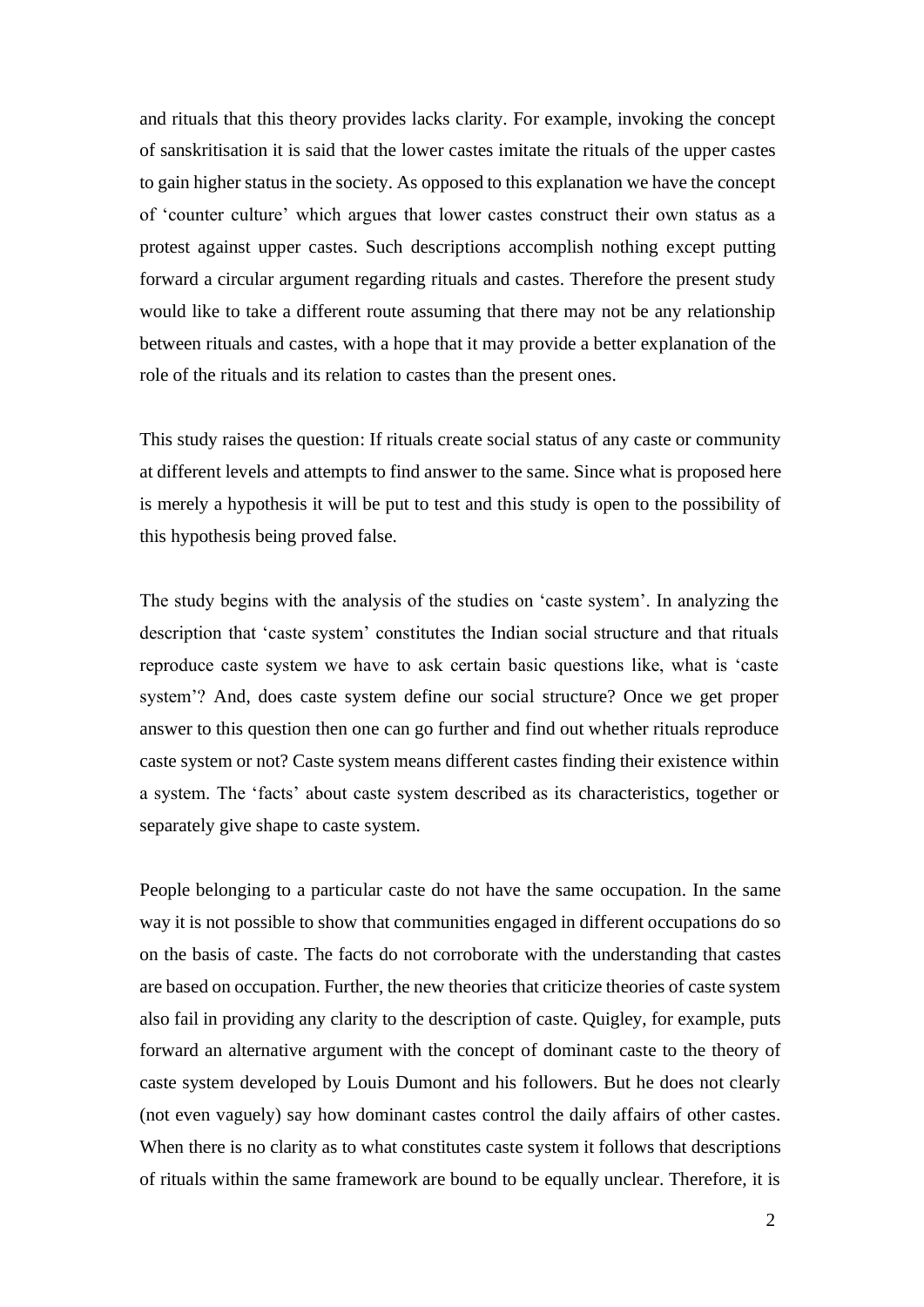not surprising that scholars come out with contradictory statements with regard to the relationship between castes and rituals. While some of them are of the opinion that rituals are opposed to caste system yet others argue that they sustain caste system.

Secondly, since it is claimed that rituals are mechanisms of reproducing 'caste system' we need to look into the nature and functions of rituals to test the veracity of this claim. By doing so we can also try to find an answer to the question whether rituals create social status as well. Because, if it is true that rituals create status then logically they also have to crate hierarchy i.e. rituals have to assign specific status and order the participants of the rituals accordingly. But almost all serious studies on rituals up to Fritz Stahl do not suggest anything of that sort. Stahl, in fact empirically proves that rituals are acts that are both without any specific purpose and meaning.

Thirdly, to the question whether there is any link between social status and rituals folklore studies answer in the affirmative. These studies mainly make use of concepts like brahminism, sanskritisation, and counter culture in their accounts. All these concepts make sense only within the framework of 'caste system'. Outside this framework the phenomena that these concepts account for becomes meaningless. To put it differently, these concepts acquire meaning only within the framework of caste system and even when they provide explanation to rituals those explanations become anything but consistent.

Fourthly, the present study takes up the issue whether rituals reproduce caste system by trying to find out the connection, if any, between the so called characteristics of 'caste system' and rituals. According to the scholars, purity-impurity, untouchability, ascriptive status etc. are the characteristics of caste system. And purity-impurity is said to be the basic principle of caste system and it is argued until to this day that the status of communities are determined on the basis of this principle. Therefore, by understanding the nature of the concept of purity-impurity we will be able to know if purity-impurity as a principle reproduces caste system. Purity-impurity is performed during ritual. Rituals consist of set of actions. Various acts like pooja, acts that bring people together, entertainment, cockfight, some acts done after taking bath and some acts without taking bath etc. together make a successful ritual. Purity-impurity is just one of those actions. Again we cannot say that all actions in the ritual are performed on